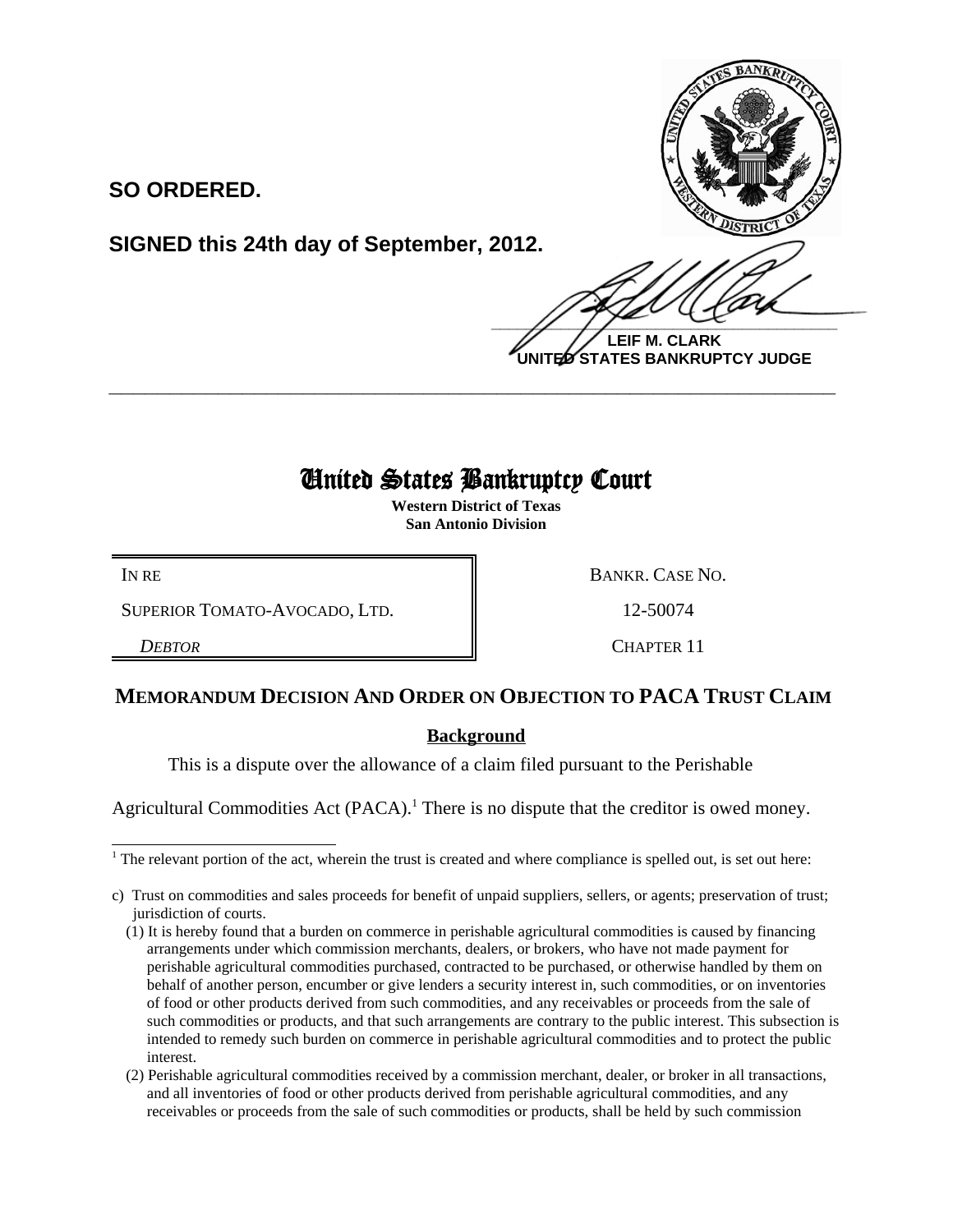The dispute focuses on whether the creditor's claim qualifies for priority of treatment by virtue

of its claimed status as a "trust claim" under PACA. The debtor's special PACA counsel

objected to the claim on grounds that the filing did not comply with the requirements of PACA,

so that it did not qualify for priority of treatment. The creditor claims substantial compliance,

and argues that, under the case law, that is all that is required.

### **Facts**

Superior Tomato-Avocado, Ltd. is a produce company, dealing mainly with its namesake

tomatoes and avocados, and is a major supplier to grocery stores throughout Texas. Superior

filed a Voluntary Petition under Chapter 11 on January 3, 2012. Prior to the bankruptcy, A&A

Concepts, LLC sold produce to Superior, for which it is still owed \$150,595.88. A&A filed a

Perishable Agricultural Commodities Act trust claim against Superior following the Chapter 11

merchant, dealer, or broker in trust for the benefit of all unpaid suppliers or sellers of such commodities or agents involved in the transaction, until full payment of the sums owing in connection with such transactions has been received by such unpaid suppliers, sellers, or agents. Payment shall not be considered to have been made if the supplier, seller, or agent receives a payment instrument which is dishonored. The provisions of this subsection shall not apply to transactions between a cooperative association, as defined in section 15(a) of the Agricultural Marketing Act (12 U.S.C. 1141j(a)), and its members.

<sup>(3)</sup> The unpaid supplier, seller, or agent shall lose the benefits of such trust unless such person has given written notice of intent to preserve the benefits of the trust to the commission merchant, dealer, or broker within thirty calendar days (I) after expiration of the time prescribed by which payment must be made, as set forth in regulations issued by the Secretary, (ii) after expiration of such other time by which payment must be made, as the parties have expressly agreed to in writing before entering into the transaction, or (iii) after the time the supplier, seller, or agent has received notice that the payment instrument promptly presented for payment has been dishonored. The written notice to the commission merchant, dealer, or broker shall set forth information in sufficient detail to identify the transaction subject to the trust. When the parties expressly agree to a payment time period different from that established by the Secretary, a copy of any such agreement shall be filed in the records of each party to the transaction and the terms of payment shall be disclosed on invoices, accountings, and other documents relating to the transaction.

<sup>(4)</sup> In addition to the method of preserving the benefits of the trust specified in paragraph (3), a licensee may use ordinary and usual billing or invoice statements to provide notice of the licensee's intent to preserve the trust. The bill or invoice statement must include the information required by the last sentence of paragraph (3) and contain on the face of the statement the following: "The perishable agricultural commodities listed on this invoice are sold subject to the statutory trust authorized by section 5© of the Perishable Agricultural Commodities Act, 1930 (7 U.S.C. 499e©). The seller of these commodities retains a trust claim over these commodities, all inventories of food or other products derived from these commodities, and any receivables or proceeds from the sale of these commodities until full payment is received.".

<sup>(5)</sup> The several district courts of the United States are vested with jurisdiction specifically to entertain (I) actions by trust beneficiaries to enforce payment from the trust, and (ii) actions by the Secretary to prevent and restrain dissipation of the trust.

<sup>7</sup> U.S.C. § 499e© (as amended by P.L. 104-48, §§ 6, 8(b), 109 Stat. 427-429 (Nov. 15, 1995)).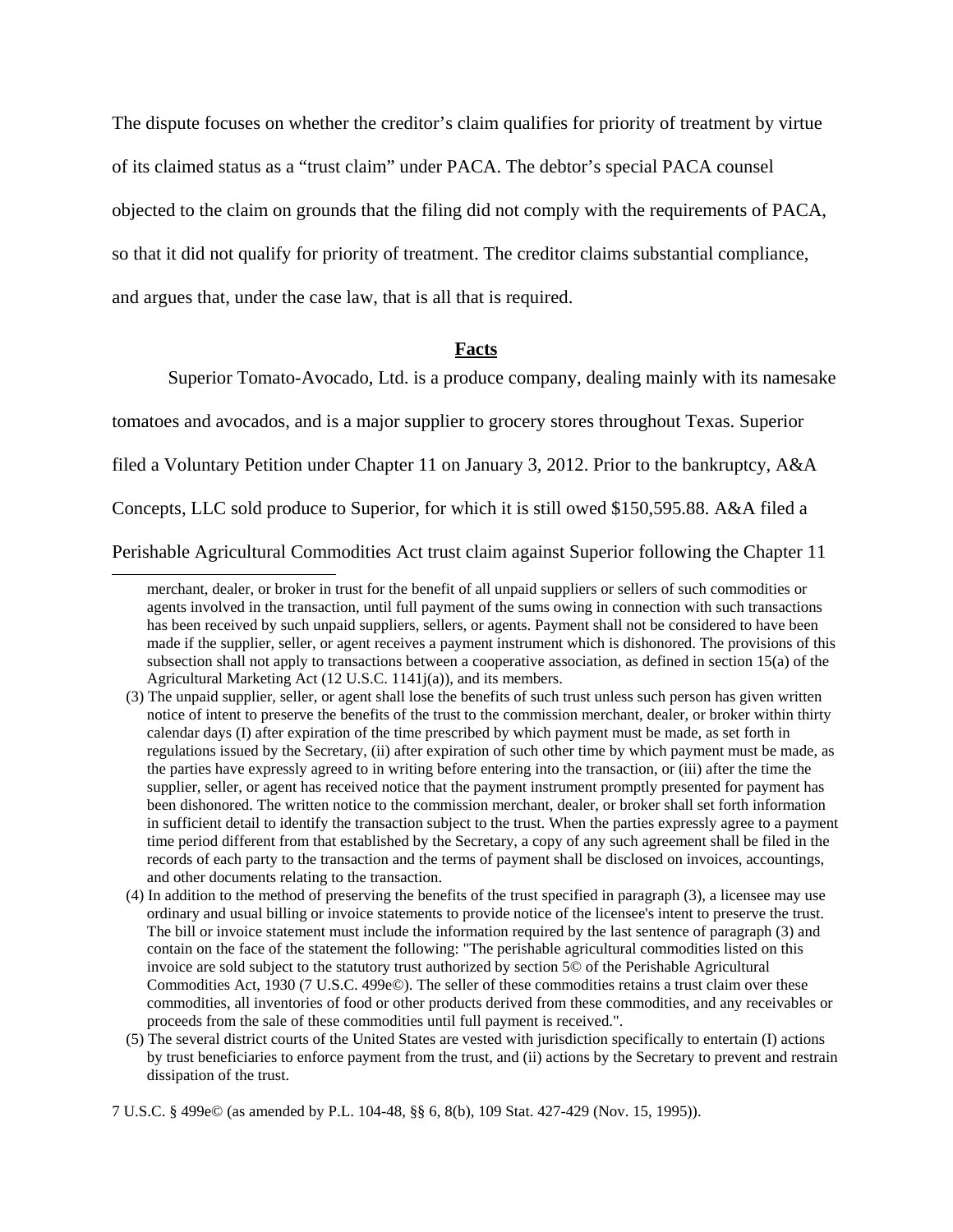filing. On March 22, 2012, Special Counsel for Superior filed objections to A&A's claim on the basis that A&A, as a non-PACA licensee, failed to preserve PACA trust rights because it did not give Defendants a separate timely written notice of intent that followed statutory guidelines.

During the period when A&A shipped and billed Superior for the produce that is the subject of this claim, A&A was not licensed by the U.S. Department of Agriculture as a PACA licensee.<sup>1</sup> The invoices sent by A&A included dates, prices, subtotals, and other basic necessary information about what was shipped, when it was shipped, and what it cost. The bottom of each invoice read, "The perishable agricultural commodities listed on this invoice are sold subject to the statutory trust authorized by section 5© of the Perishable Agricultural Commodities Act, 1930 (7 U.S.C. 499e©). The seller of these commodities retains a trust claim over these commodities, all inventories of food or other products derived from these commodities, and any receivables or proceeds from the sale of these commodities until fully payment is received."

Special Counsel now argues that A&A failed to comply with PACA's notice requirements. The information contained in the A&A invoices could satisfy the requirements of 7 U.S.C. § 499e(c)(4), but that provision is only available to PACA licensees.<sup>2</sup> As a nonlicensee, A&A was required to send a *separate* notice containing the information set out in 7 U.S.C. 499e©(*3*). A&A sent a generic statement of account, a sheet entitled "NOTICE OF INTENT TO PRESERVE PACA TRUST BENEFITS," and about 100 invoices. The debtor's special counsel says this "notice" package does not comply with subparagraph (3) so the claim

<sup>&</sup>lt;sup>1</sup> A&A became licensed on January 9, 2012, sometime after the produce had been sent and after Superior had filed for Chapter 11.

<sup>&</sup>lt;sup>2</sup> In general, to obtain the benefits of the PACA trust, the claimant must give a separate written notice of intent to preserve the benefits of the trust within a specified time frame. *See* 7 U.S.C. § 499e(c)(3). In 1995, Congress added a special safe harbor, permitting the trust intent to be set out on the invoice itself, without having to send a separate notice within a specific time frame. Thus, a producer does not *have* to be licensed for purposes of the trust. Licensing simply confers an advantage.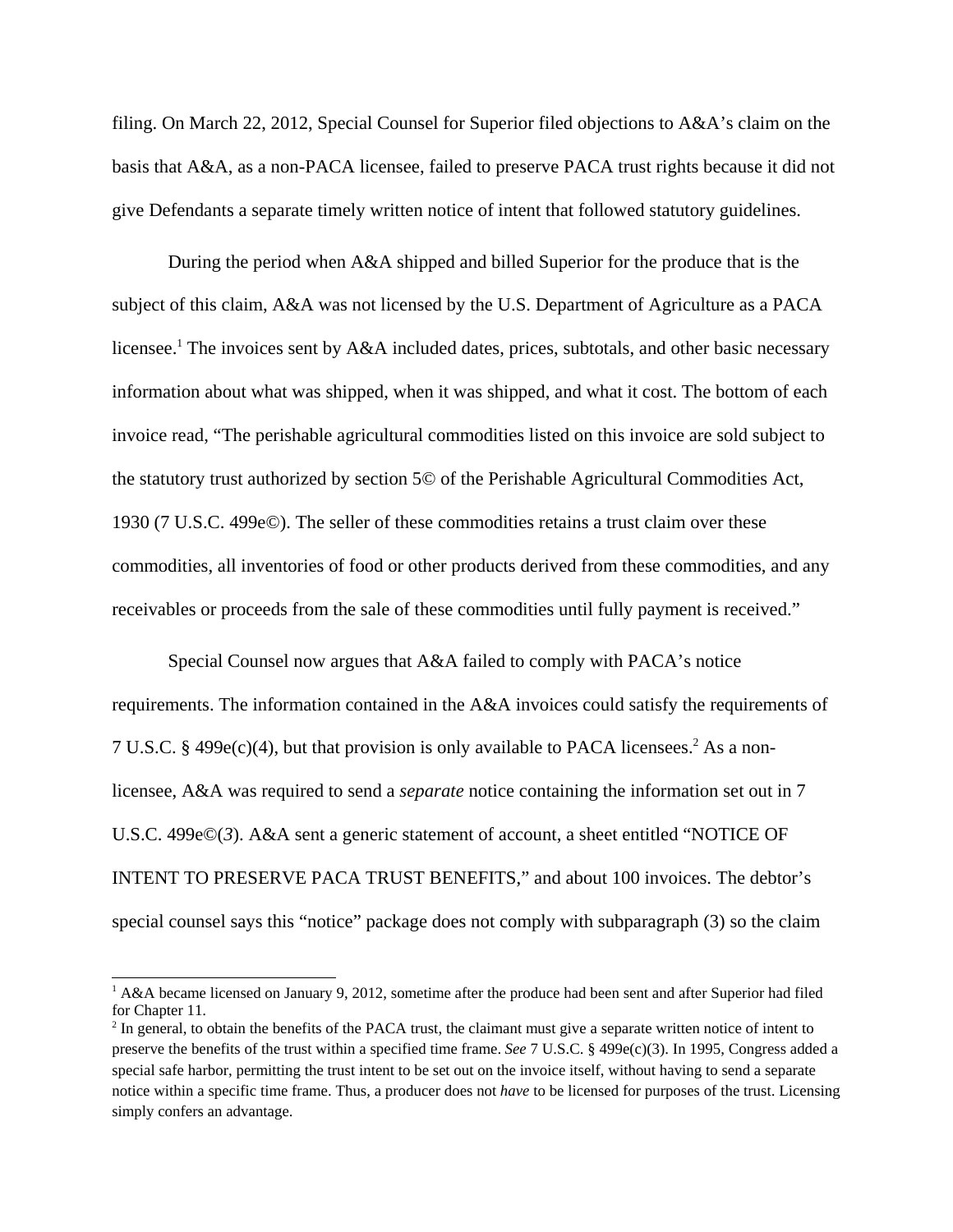should not be allowed as a PACA claim. The claimant counters that it "substantially complies" and that is all that the law requires.

A hearing on the objection was held, and all parties had a full opportunity to present relevant evidence and to make their arguments. This decision now resolves the question presented.

### **Legal Analysis**

The idea of creating a trust for agricultural producers arose out of the Depression. The fear was that producers would have little or no way to protect themselves from catastrophic loss when the buyer got into financial difficulties. Lenders, by contrast, can protect themselves with liens. PACA trusts helped to correct the inequity by giving the sellers a trust that took precedence over the claims of secured creditors. *In re Arctic Exp., Inc.*, 636 F.3d 781, 799 (6th Cir. 2011) (citing *Overton Distributors, Inc. v. Heritage Bank*, 340 F.3d 361, 365 (6th Cir. 2003)). Chief among the remedies created by PACA is this provision: "immediately upon delivery of the produce, a nonsegregated 'floating' trust [arises] in favor of unpaid sellers, which attaches to the products themselves and any proceeds." *Bocchi Americas Associates Inc. v. Commerce Fresh Marketing Inc.*, 515 F.3d 383, 388 (5th Cir. 2008). If the seller is not paid, the seller has a "superpriority" right that trumps the rights of a buyer's other secured and unsecured creditors. *Id*. The remedy is thus both powerful and valuable.

In order for a producer to take advantage of these remedies, however, PACA sets out certain requirements by which sellers must abide, one of which is that the seller must give written notice of their intent to preserve a trust claim. 7 U.S.C. § 499e©. The requirements relevant to the issue before the court revolve around the seller's duty to give the buyer notice to preserve the benefits of the trust. The relevant parts state: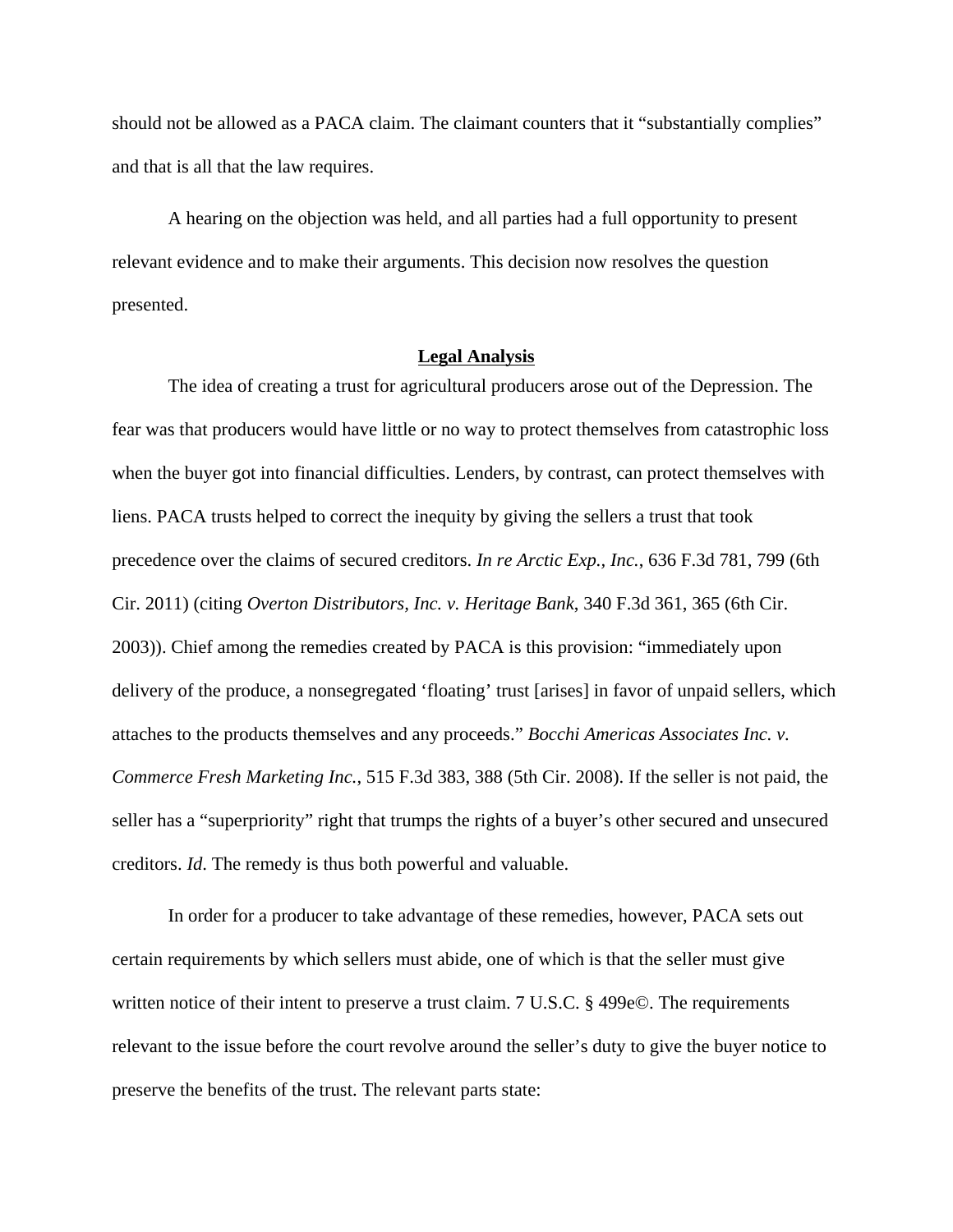**(3)** The unpaid supplier, seller, or agent shall lose the benefits of such trust unless such person has given written notice of intent to preserve the benefits of the trust to the commission merchant, dealer, or broker within thirty calendar days

- (I) after expiration of the time prescribed by which payment must be made, as set forth in regulations issued by the Secretary,
- (ii) after expiration of such other time by which payment must be made, as the parties have expressly agreed to in writing before entering into the transaction, or
- (iii) after the time the supplier, seller, or agent has received notice that the payment instrument promptly presented for payment has been dishonored.

The written notice to the commission merchant, dealer, or broker shall set forth information in sufficient detail to identify the transaction subject to the trust. When the parties expressly agree to a payment time period different from that established by the Secretary, a copy of any such agreement shall be filed in the records of each party to the transaction and the terms of payment shall be disclosed on invoices, accountings, and other documents relating to the transaction.

7 U.S.C. § 499e(c)(3). As earlier noted, had A&A been a licensee pursuant to section 499e(c)(4), then the notice set out on the bottom of every invoice would have been sufficient to perfect its right to claim the trust. But A&A never bothered to become a licensee. Thus, the notice language on the bottom of the invoices, standing alone, does A&A no good whatsoever. A&A has to have complied with subsection (c)(3) in order qualify for the trust.

If the statutory requirement set out in subsection  $(c)(3)$  is interpreted strictly, then A&A failed to comply with PACA's notice requirements. If the PACA guidelines are read as requiring only "substantial compliance," then A&A's notification efforts would substantially meet the PACA requirements, as the inclusion of statutory language on the invoice, coupled with their being attached to a document entitled "NOTICE OF INTENT TO PRESERVE PACA TRUST BENEFITS," would give "written notice of intent to preserve the benefits of the trust" and would "set forth information in sufficient detail to identify the transaction subject to the trust." 7 U.S.C.  $§$  499 $e(c)(3)$ . However, the extent to which a seller-creditor must strictly follow the express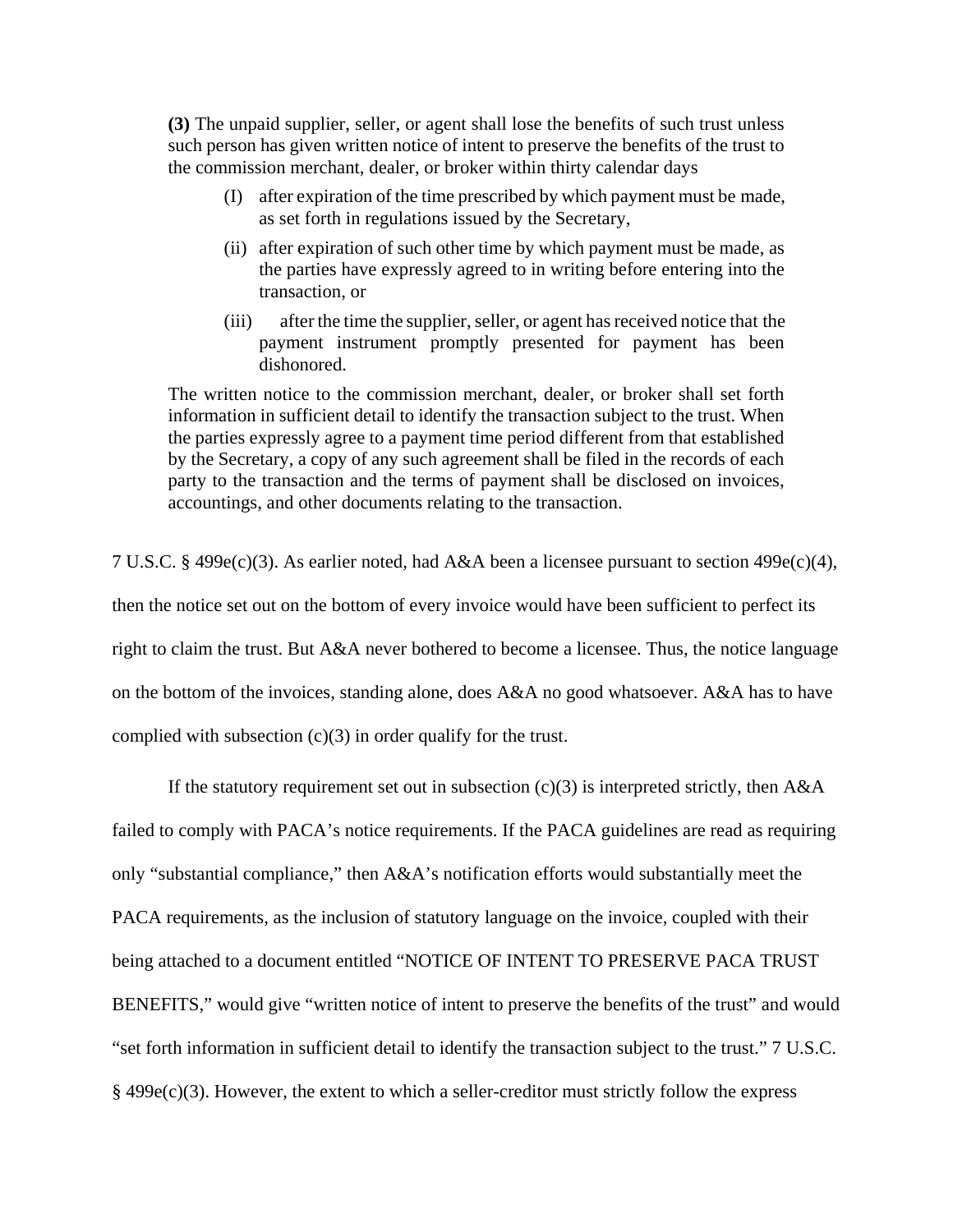language of the statute is unclear, as courts are split on whether compliance with the notice requirements of PACA must be strict or or merely substantial.

Only a single Fifth Circuit decision has raised the strict versus substantial compliance issue, yet, the court's ruling does not clearly endorse either approach. The court ruled that strict compliance was required, but then specifically limited its holding to the facts of the case before it because a contract between the parties expressly provided that strict compliance with regulations was required. *Interstate Contracting Corp v. City of Dallas, Tex.,* 407 F.3d 708, 727 (5th Cir. 2005). A lower court case within the circuit, *Ruby Robinson Co., Inc. v. Kalil Fresh Marketing, Inc.*, 2009 WL 3378419, at \*7 (S.D. Tex. 2009), acknowledged the split, but held the court did not need to engage in any discussion of the issue because the party there failed even to meet the lower "substantial compliance" burden of the notice requirements. We must look for guidance elsewhere.

The weight of authority as well as the current trend in the case law both tip in favor of substantial compliance. *In re W.L. Bradley Co., Inc.,* 75 B.R. 505, 511–12 (Bkrtcy. E.D.Pa.1987) (Allowing substantial compliance furthers industry wide efficiency with little to no practical side effects, while conversely, if the notice requirement was construed strictly, it may "have some practical, industry-wide significance."); *Hull Co. v. Hauser's Foods, Inc.*, 924 F.2d 777 (8th Cir. Minn 1991) (Requiring strict compliance with the regulation would thwart the remedial nature of the statute.); *In re Carlton Fruit Co., Inc.,* 84 B.R. 810, 812 (Bkrtcy. M.D.Fla. 1988); *In re Lombardo Fruit and Produce Co.,* 107 B.R. 654 (Bkrtcy. E.D.Mo. 1989); *Atlantic Coast Produce, Inc. v. McDonald Farms, Inc.,* 2005 WL 1785137, at \*1–2 (W.D. Va. 2005) (permitting substantial compliance with statutory text); *Food Authority, Inc. v. Sweet & Savory Fine Foods, Inc.*, 2011 WL 477714, at  $*3$  (E.D.N.Y. 2011) (unpublished opinion). Courts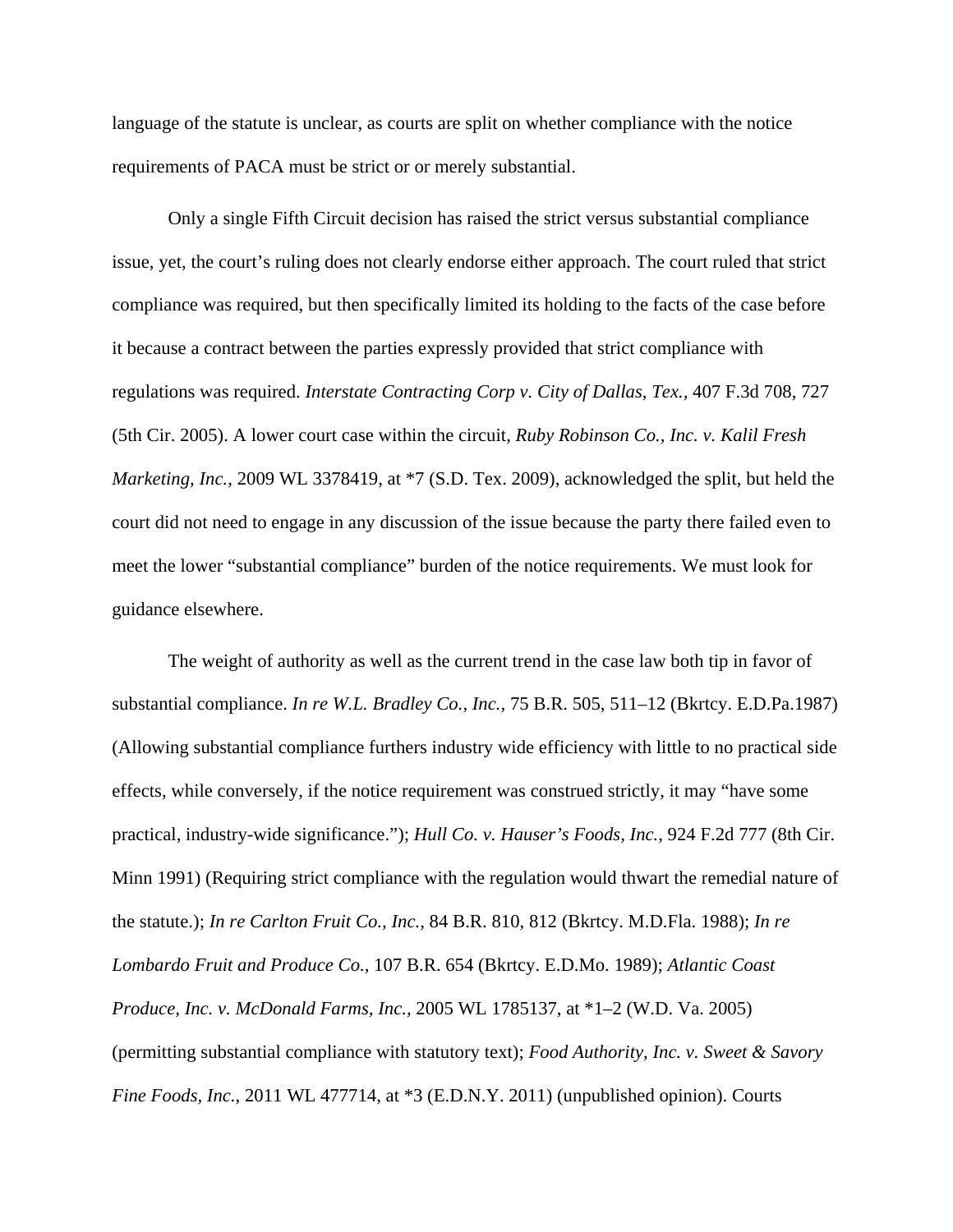favoring substantial compliance cite the general Congressional intent of favoring produce sellers, and thus the notice requirements should be liberally constructed in favor of produce sellers in order to align with legislative intent. *Hull Co.*, 924 F.2d at 783; *In re W.L. Bradley Co., Inc.,* 75 B.R. at 511–12 ("the general legislative intent to establish increased protection and an effective remedy for sellers, suppliers and agents.").

Refuting concerns that PACA's grant of superpriority status is in direct opposition with fundamental functions of the Bankruptcy Court, courts have relied on legislative history to demonstrate that the provisions of PACA are indeed not inconsistent with the Bankruptcy Code.<sup>1</sup> Further, the focus of a court's analysis should not be on how a PACA claim would adversely affect the bankruptcy estate, but rather, whether the allowance would be consistent with PACA. *In re Richmond Produce Co., Inc.,* 112 B.R. 364, 373 (Bkrtcy. N.D.Cal. 1990), *overruled on other grounds, Middle Mountain Land & Produce Inc. v. Sound Commodities Inc.,* 307 F.3d 1220 (9th Cir. 2002). The statute's language supports substantial compliance because the only *express* requirement concerning notice is that the notice state the claimant's intent to preserve the benefits of the trust. *Id*.; *see generally Produce Alliance v. Let-Us Produce*, 776 F.Supp. 2d 197, 203-04 (E.D. Va. 2011) (discussing PACA's limited express requirements). Thus, the more relaxed substantial compliance standard should apply. *See e.g., In re Richmond Produce Co., Inc.,* 112 B.R. at 373; *Hull Co.*, 924 F.2d 777.

The minority of courts favoring strict compliance have done so with two arguments. The first says that PACA is in conflict with the fundamental goals of the Bankruptcy Code and as a

<sup>1</sup> *In re Richmond Produce Co., Inc.,* 112 B.R. 364, 373 (Bkrtcy. N.D.Cal. 1990), *overruled on other grounds, Middle Mountain Land & Produce Inc. v. Sound Commodities Inc.,* 307 F.3d 1220 (9th Cir. 2002). "Indeed, the legislative history of 541(a), which defines the property of the bankruptcy estate, provides that "[n]either this section nor section 545 will affect various statutory provisions that . . . create [ ] a trust fund for the benefit of a creditor of the debtor. *See* Packers and Stockyards Act section 206, 7 USC Section 196." H.R.Rep. No. 95–595, 95th Cong., 1st Sess. 367–8 (1977); S.Rep. No. 95–989, 95th Cong., 2d Sess. 82–3 (1978), U.S.Code Cong. & Admin.News 1978, pp. 5787, 5868, 6324."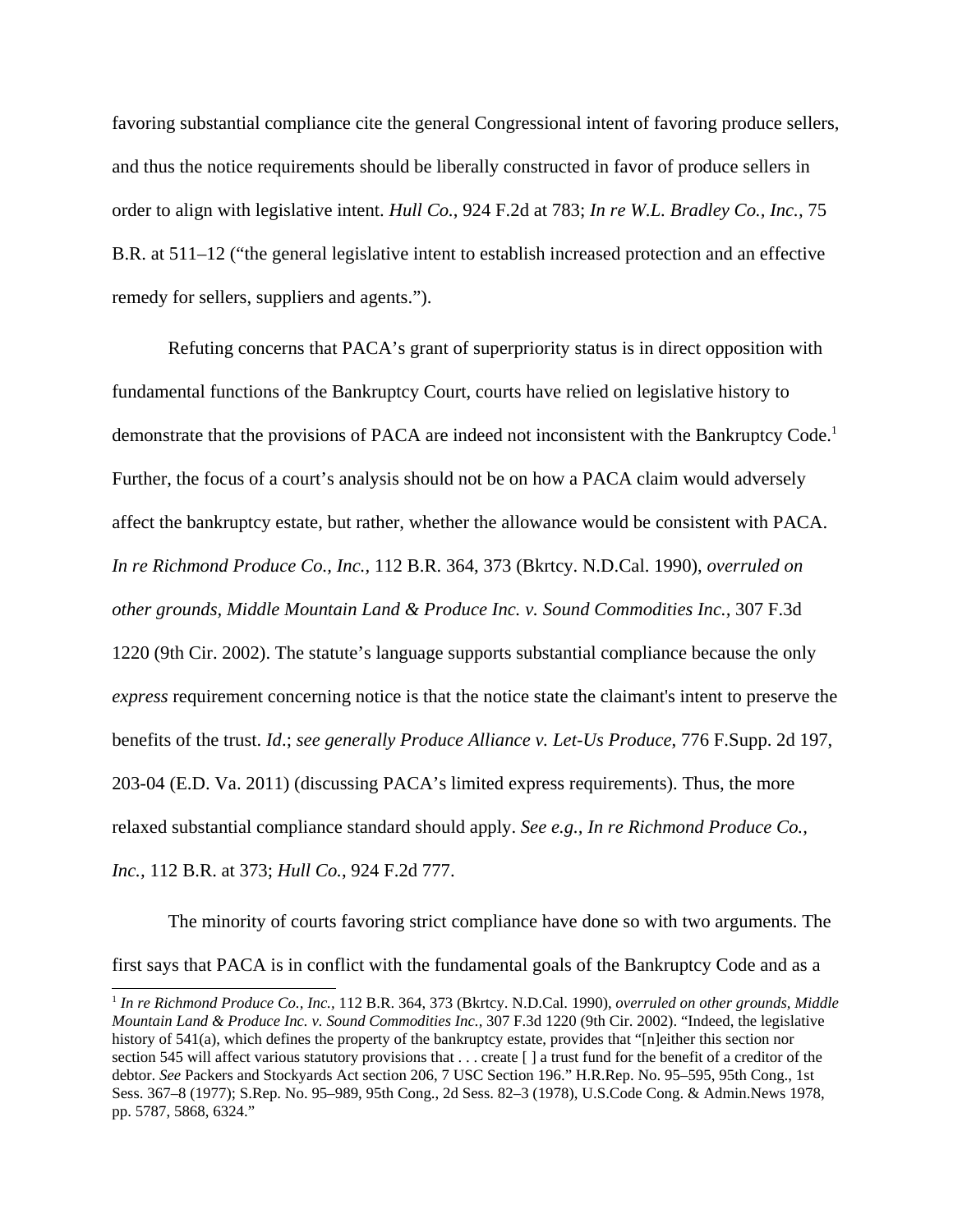result, PACA requirements must be construed narrowly or strictly when such claims are asserted in a bankruptcy court. Goes the argument, PACA asserts themes and regulations that stand in direct opposition to the fundamental functions of the Bankruptcy Code, which is to assure a *pro rata* distribution with a minimum of special priorities for otherwise similarly entitled creditors. Thus, produce seller-creditors should only receive the special PACA protections if they specifically follow PACA's requirements, requirements which should be strictly construed. *See In re Chipwich, Inc.*, 165 B.R. 135 (Bkrtcy. S.D.N.Y. 1994) ("PACA's trust provisions give greatly enhanced protection to sellers of perishable agricultural commodities that are unavailable to other creditors, but such protection is incompatible with one of the fundamental objectives of the Bankruptcy Code, which is to provide equal treatment to similarly situated creditors." (citing *Clarke v. Rogers,* 228 U.S. 534, 544, 33 S.Ct. 587 (1913) (stating that "the fundamental purpose of the Bankruptcy Law . . . is, equality between creditors"))). Fearing PACA's adverse impact on the estate, and its inconsistency with bankruptcy's fundamental policies, these courts require PACA claimants to strictly comply with the statute and applicable regulations. *In re D.K.M.B., Inc.,* 95 B.R. 774 (Bkrtcy. D. Colo. 1989) ("importance of the Congressional intent behind the Bankruptcy Code, which is to provide an orderly, fair and equitable distribution of a debtor's assets among its creditors. The application of the 1984 PACA amendments in this case would effectively prevent the equitable distribution of debtor's assets among its creditors."); *In re San Joaquin Food Service, Inc.,* 958 F.2d 938, 940 (9th Cir. 1992) (requiring strict compliance with PACA's statutory text, but suggesting that substantial compliance with its implementing regulations suffices).

The minority position in favor of strict compliance fails on two grounds. First, as the *Richmond Produce* court accurately noted, the Bankruptcy Code itself provides that neither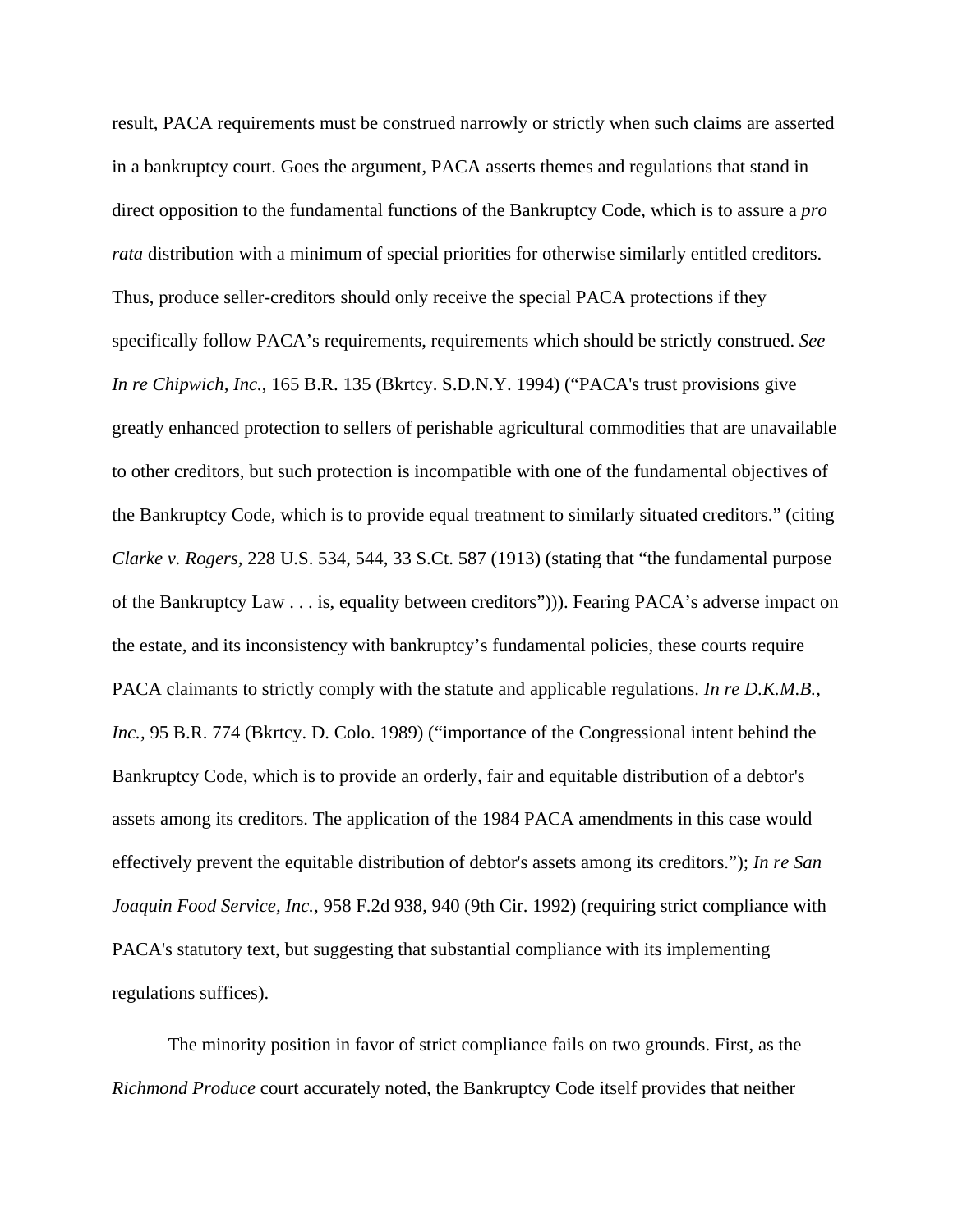section 541 nor 545 may affect statutory provisions that create a trust for the benefit of a creditor, and thus PACA, as a statutory provision that creates such a trust for the benefit of a creditor, must be honored.<sup>1</sup> [citation] The legislative history discussing this language referred to the Packers and Stockyards Act, PACA's legislative ancestor. *In re Fresh Approach, Inc*., 51 B.R. 412, 419 (Bkrtcy. N.D. Tex. 1985). This express statement demonstrates Congress's intent to create and utilize PACA in harmony with the Bankruptcy Code. Thus, the two statutes are far from in conflict, as the Code anticipates and provides for special treatment for such trusts.

Secondly, even if PACA were in conflict with the Bankruptcy Code, PACA would still function as the controlling statute, for two reasons. A specific statute ;10198;10198controls over a general one without regard to priority of enactment. *Bulova Watch Co. v. United States,* 365 U.S. 753, 758, 81 S.Ct. 864, 6 L.Ed.2d 72 (1961). PACA provides a special remedy for a specific class of creditors when there is not enough money to go around, while the Bankruptcy Code affords a more general remedy for that sort of situation. *See Overton Distributors, Inc. v. Heritage Bank*, 340 F.3d 361, 365 (6th Cir. 2003). PACA is the more specific statute, and so emerges as the controlling law. Further, even were an irreconcilable conflict to exist between these two statutes, the earlier enacted law generally yields to the more recently enacted one. *Quinn v. Gates,* 575 F.3d 651, 655 (7th Cir. 2009) (finding that "[t]o the extent of incompatibility, an old rule generally yields to a new one"). PACA was first enacted in 1930, but Congress amended PACA in 1984 to include the statutory trust for the protection of unpaid sellers.<sup>2</sup> It was amended again, in 1995, to add the special protection for licensed producers,

<sup>&</sup>lt;sup>1</sup> The legislative history of 541 states: "Neither this section [541] nor section 545 will affect various statutory provisions that give a creditor a lien that is valid both inside and outside bankruptcy against a bona fide purchaser of property from the debtor, or that creates a trust fund for the benefit of creditors meeting similar criteria. " *See* Packers and Stockyards Act § 206, 7 U.S.C. 196 (1976).

 $27$  U.S.C. 499a; Perishable Agricultural Commodities Act, 1930, act June 10, 1930, ch. 436, 46 Stat. 531; Pub. L. 98-273, Sec. 1, May 7, 1984, 98 Stat. 165.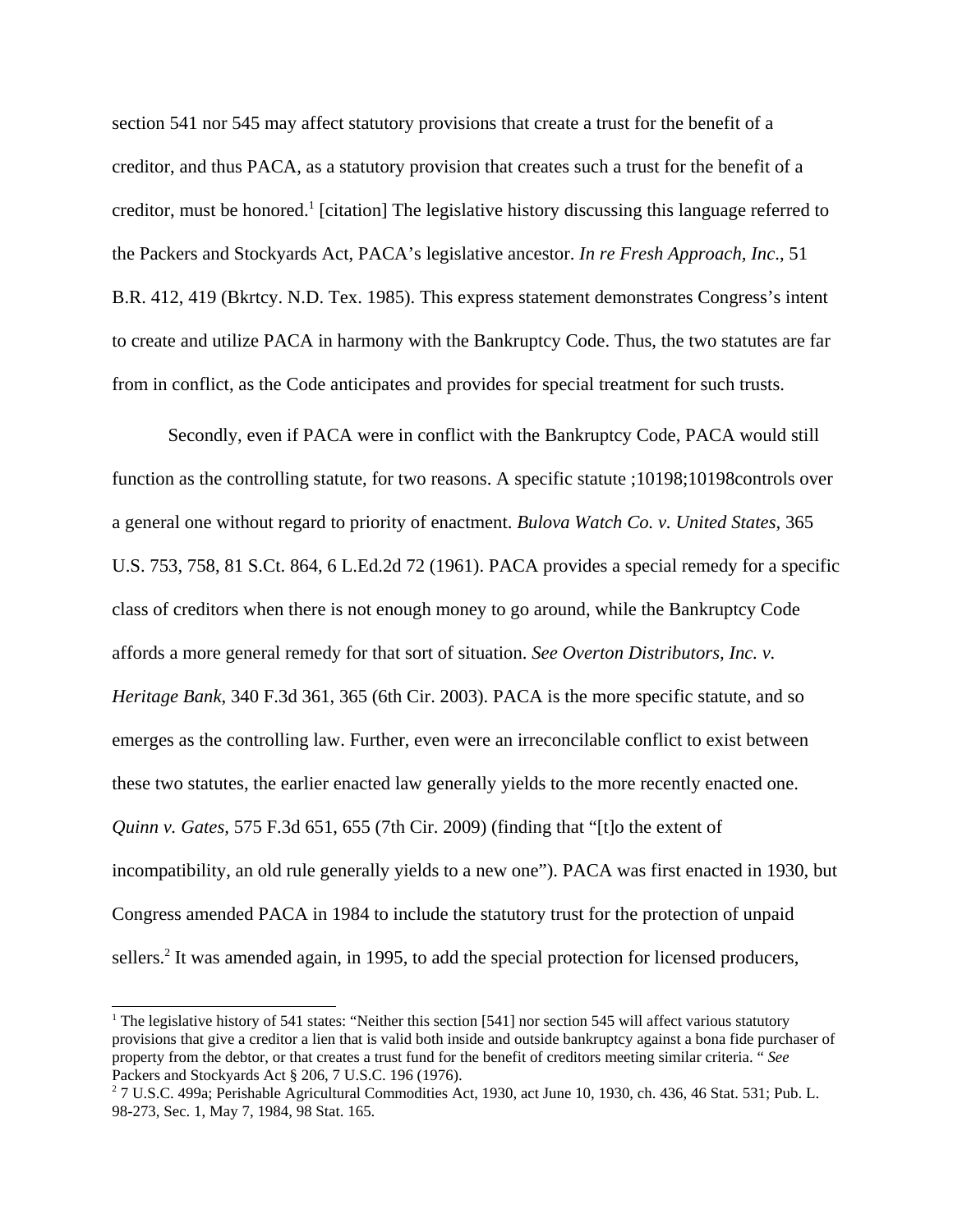making it even easier for producers to claim their priority.<sup>1</sup> The present text of Title 11, commonly referred to as the Bankruptcy Code, was enacted in 1978, and while it made "numerous technical changes to the Code in the Bankruptcy Amendments and Federal Judgeship Act of 1984, Pub.L. 98–353, 98 Stat. 380," none of those changes are relevant to this decision. *Kelly v. Robinson*, 479 U.S. 36, 44, 107 S. Ct. 353, 358 (1986). PACA, as the later statute, should take precedence in the event of a conflict.

The minority view also supports strict compliance with the observation that the language of PACA § 499e(c)(3) is unambiguous and must therefore be construed strictly in conjunction with the necessary USDA notice regulations. *In re Marvin Properties, Inc.,* 854 F.2d 1183 (9th Cir. 1988). (The language of  $\S$  499e(c)(3) is unambiguous on its face. The same is true of USDA notice regulations, and both must be followed in strict compliance.); *Hintz & Reiman, Inc. v. J&J Produce*, 2006 WL 709106 (S.D.N.Y., 2006) (unpublished opinion). However, this argument falls short, as PACA itself does not even direct the USDA to enact regulations as to the contents of the notice. Consequently, although the regulations must be considered, the court is not required to give the USDA regulations deference if they have not been enacted pursuant to a statutory mandate. *In re Richmond Produce Co., Inc.,* 112 B.R. 364, 373 (Bkrtcy. N.D.Cal. 1990), *overruled on other grounds, Middle Mountain Land & Produce Inc. v. Sound Commodities Inc.,* 307 F.3d 1220 (9th Cir. 2002) (citing *Onslow County, N.C. v. U.S. Dept. of Labor*, 774 F.2d 607, 611 (1985); *United States v. Caceres,* 440 U.S. 741, 749, 99 S.Ct. 1465, 1470, (1978)).

The court concludes the notice requirements need only be substantially complied with, in order to effectuate Congressional intent and harmonize the interplay of PACA and the

<sup>1</sup> *See* 7 U.S.C. § 499e(c)(4), P.L. 104-48, §§ 6, 8(b), 109 Stat. 427, 429 (Nov. 15, 1995).